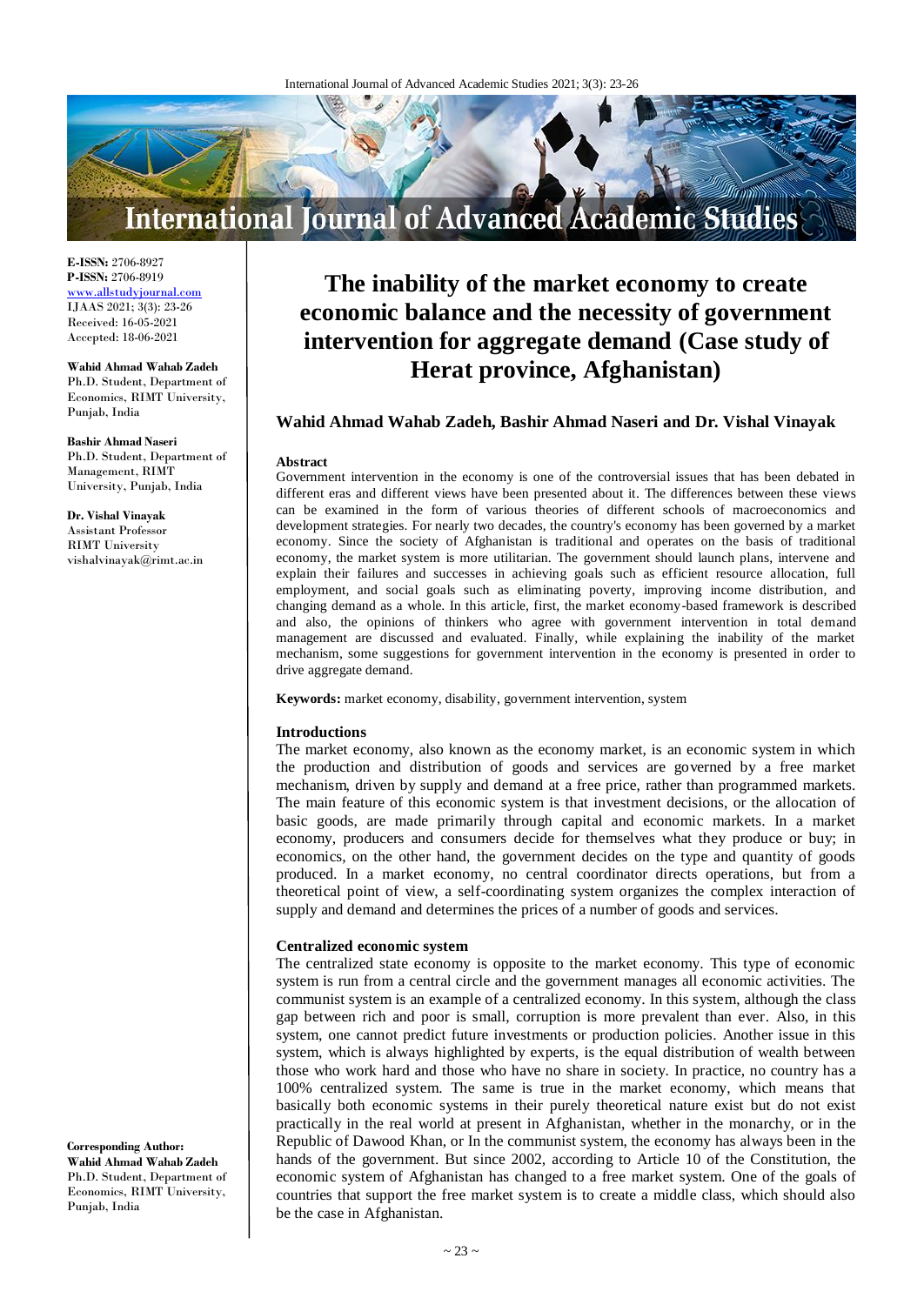However, competitive market does not mean that the government should not play any role in the economy, the government should continue to expand its regulatory role, in this regard, and the following issue related to the inability of the market economy to create economic balance and the need for government intervention to direct the aggregate demand.

#### **Importance and necessity of research**

Economy is the basic pillar of a society, market economy means an economy in which the government has no role in production, sales and distribution but is present as a guiding factor in the market and the economy is controlled by market factors i.e. sellers and buyers. Market economy can be considered as the most transparent type of economy and this issue causes not only more economic activity but also lower prices. Most market economy policies support consumer satisfaction and healthy competition. The current economic situation of the Afghan people is indicative of poverty or a low level of society, but the opposite group, who make up the rich class of society, have a myriad of incomes through different ways. People are not influential, however, the lower levels will be the most affected people, so due to the mentioned problems, it was necessary for me to do research on the role and involvement of the government in order to create economic balance among all sections of society.

# **Objective of research**

In this study, we seek objectives such as examining the inability of the market economy to create equilibrium, types of government intervention to maintain economic equilibrium, effective policies to create economic purchasing power and the need for government intervention to drive aggregate demand in Afghanistan.

#### **Research questions**

Are people familiar with the market economy system? Has the market economy failed to create economic balance in Afghanistan?

What is the extent to which the government plays an economic role in maintaining economic balance?

Which factor (monopoly, foreign works, public goods, economic instability or insufficient information) has caused the inability of the market economy in Afghanistan?

# **Sampling and sample size**

This research is applied research in terms of purpose and survey research in terms of implementation method. The study population in this study consists of (100) commercial companies in Herat province. The sample size using Cochran's formula consists of two limited and non-invasive communities. Data collection is Hemmati Standard Questionnaire (2010)

The tools used in this research are the interview and library research questionnaires. SPSS and Excell programs were used to analyze the data.

#### **Statistical analysis**

The data of this research have been collected in two ways, each of which is described below.

A- The first category data: These are the data that the researcher himself accesses during the research through the available tools.

To achieve the objectives of the research, the researcher should design a questionnaire that contains information about the general characteristics of the subject and ask questions that are understandable and simple for the interviewee or the person being interviewed. To complete it. B- The second category of data: are the information that the researcher obtains to complete his research through content analysis using books, journals, and scientific articles and searching on reputable scientific Internet sites.

This study also used authoritative books, scientific articles published in prestigious quarterly journals, scientific journals, instructions and guidebooks of Afghanistan's commercial law.

# **Literature Review**

Government intervention plays a major role in the economics of countries. According to this principle, commercial law is one of the most important disciplines of private law. If the economic developments and the development of the mechanism are examined, it can be seen that due to the mentioned reasons, the social relations of people have become more numerous and as a result, in most countries of the world except England, Holland, Italy and Switzerland, civil rights form a part of private law. Other disciplines, such as commercial law, maritime law and aviation law, each operate independently and under their own rules.

# **Research findings**

Today, policies to balance the economy, production and trade are pursued in all countries and economic systems. Even in free economic systems, governments sometimes intervene in the market and implement regulatory policies to prevent fluctuations in key variables. These policies include pricing policies. In developing countries, including Iran, these imbalances in the economy are greater, and of course, government intervention in the market to balance supply and demand and price stability is greater. Therefore, the discussion of market regulation and policies applied to balance the market and ensure the interests of consumers and, consequently, producers in these countries is of particular importance. The donor has been obtained and the answer to the questions of this research has been provided, which is as follows.

# **Are people familiar with the market economy system?**

Out of the total respondents, 33% chose medium option, 18% chose high option, 28% chose very high option, 16% low choice and 5% very low choice.

After examining the mentioned percentages, we conclude that the respondents are very familiar with the market economy system.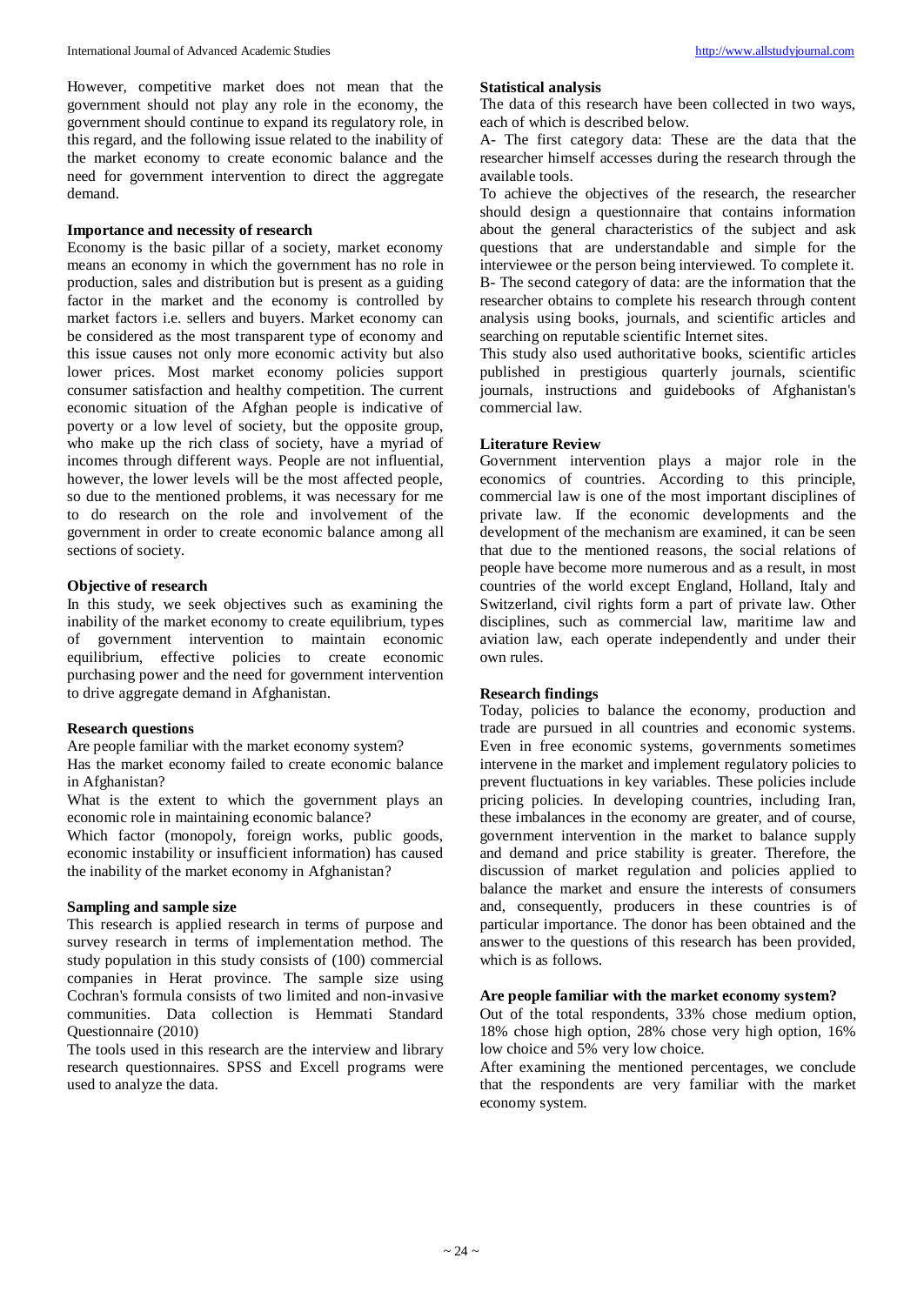

Fig 1: The extent to which people are familiar with the market economy system n=100

# **Has the market economy failed to create economic balance in Afghanistan?**

Since 39% have chosen the high option, we conclude that the market economy has been unable to balance the Afghan economy.

Out of the total respondents, 37% chose medium option, 39% high choice, 11% very high choice, 10% low choice and 3% very low choice.



Fig 2: Has the market economy failed to create economic balance in Afghanistan? n=100

# **How should the government play a role in maintaining economic balance?**

Of the total respondents, 23% chose the role of legislator, 44% the role of stabilization, 20% the role of allocation, 10% the role of justice and 3% the role of guidance.

After a percentage review of these responses, we conclude that the government should work on stabilization.



**Fig 3:** How should the government play a role in maintaining economic balance? n=100